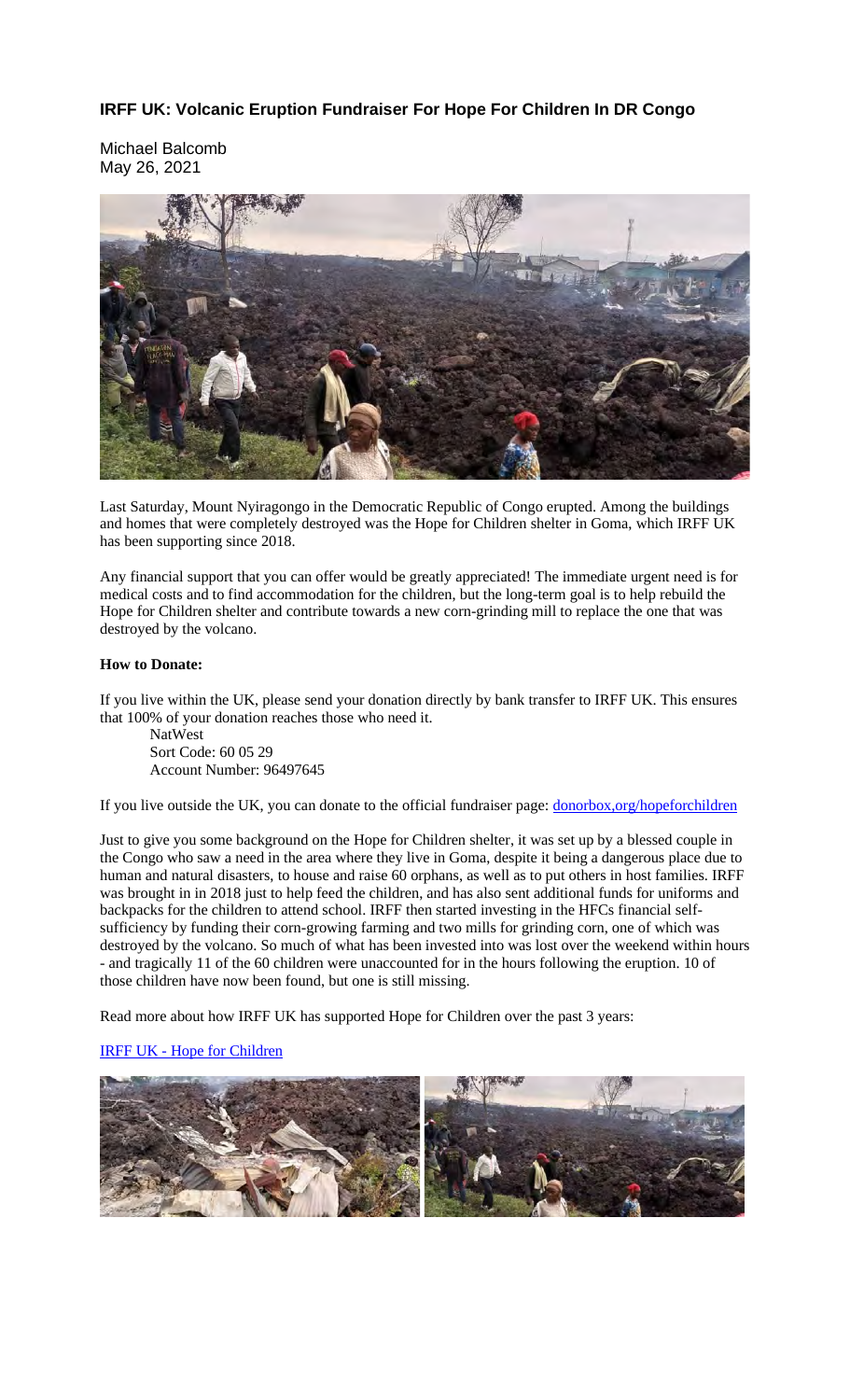## HOW IRFF UK HELPED AN AFRICAN PROJECT BECOME SELF-SUFFICIENT



IRFF UK has been supporting the Hope for Children shelter in Goma, Congo since 2018 by initially granting £300 per month in order to provide the 60+ children and staff with a nutritious evening meal.

In July 2019, IRFF UK responded to an essential need by helping the shelter with a one-off grant of £260. As its building was too small to keep all the children indoors during the Ebola crisis, a request was made to help protect the children by renting another house that would accommodate half the children for a period of 3 months, and also purchase two large water tanks to help promote cleanliness.









Around September 2019, the children of the shelter asked IRFF UK if they could provide funds to help them purchase school uniforms and backpacks after the Congo Government had decided that these children were entitled to free Primary School education. IRFF UK responded quickly with a £740 grant!!